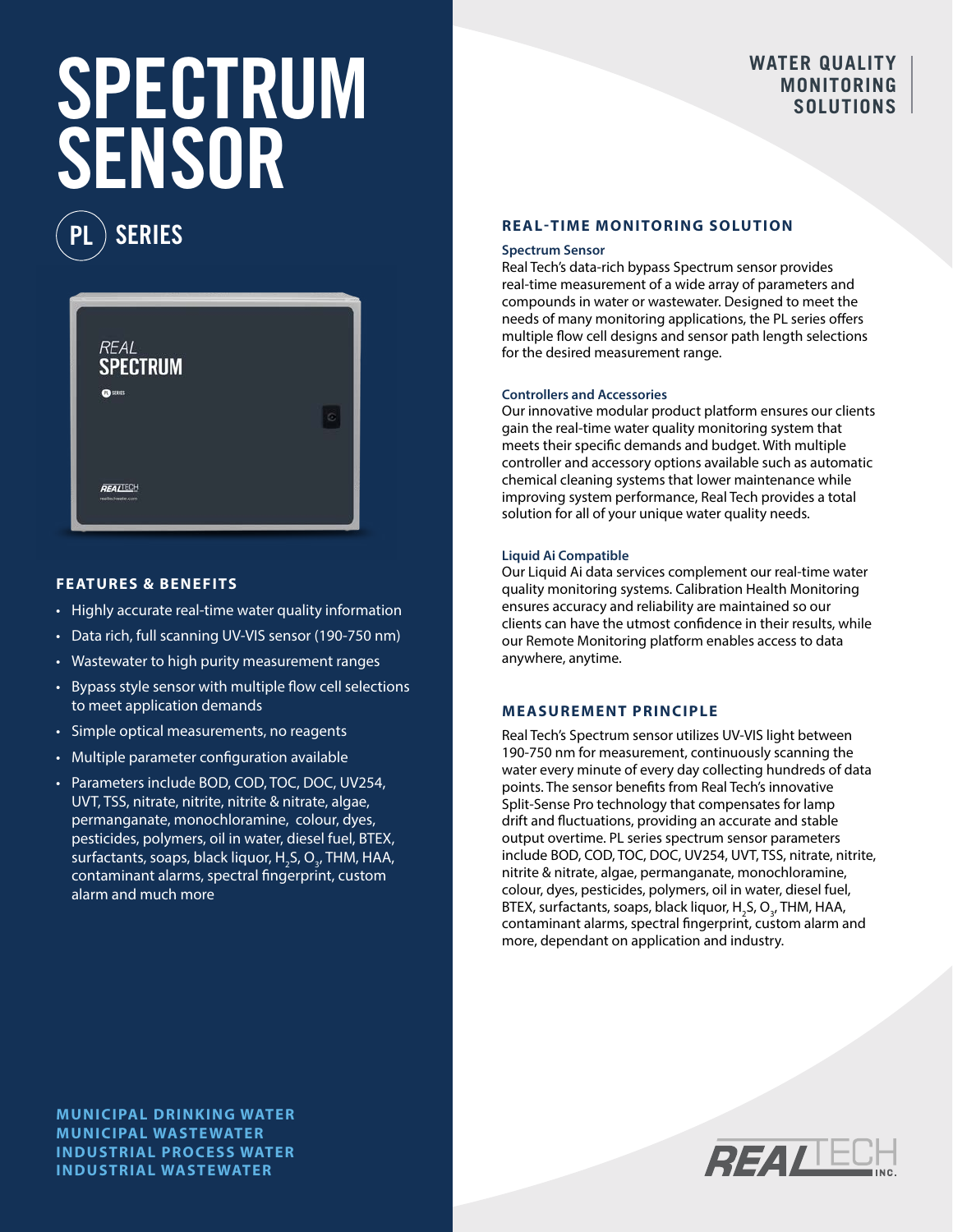**REAL**<br>**SPECTRUM**  $\bullet$  .

REALIED

# SPECTRUM SENSOR **SPECIFICATIONS**

| <b>CHARACTERISTIC</b>    | <b>TECHNICAL DATA</b>                                                                                                                                                                                                                                                                                                           |                            |             |  |  |
|--------------------------|---------------------------------------------------------------------------------------------------------------------------------------------------------------------------------------------------------------------------------------------------------------------------------------------------------------------------------|----------------------------|-------------|--|--|
| <b>Model Series</b>      | 1000 series                                                                                                                                                                                                                                                                                                                     | 2000 series                | 4000 series |  |  |
| Path Length              | $0.5, 1, 2, 4, 10$ mm                                                                                                                                                                                                                                                                                                           | $1, 2, 4, 8$ mm            | 25,50 mm    |  |  |
| Parameters               | BOD, COD, TOC, DOC, UV254, UVT, TSS, nitrate, nitrite, nitrite & nitrate, algae, permanganate,<br>monochloramine, colour, dyes, pesticides, polymers, oil in water, diesel fuel, BTEX, surfactants, soaps, black<br>liquor, H <sub>2</sub> S, O <sub>3</sub> , THM, HAA, contaminant alarms, spectral fingerprint, custom alarm |                            |             |  |  |
| Range                    | Depends on model selected. Refer to range chart.                                                                                                                                                                                                                                                                                |                            |             |  |  |
| Units                    | Parameter specific (mg/L, cm <sup>-1</sup> , % or PCU)                                                                                                                                                                                                                                                                          |                            |             |  |  |
| Sampling Time            | 1 minute                                                                                                                                                                                                                                                                                                                        |                            |             |  |  |
| Calibration              | Factory calibrated. Field adjustment of calibration is possible.                                                                                                                                                                                                                                                                |                            |             |  |  |
| Cleaning                 | In-situ chemical cleaning makes cleaning quick and easy. Automatic chemical cleaning is optional.                                                                                                                                                                                                                               |                            |             |  |  |
| Self-Diagnostics         | Detection and diagnosis of internal system fault                                                                                                                                                                                                                                                                                |                            |             |  |  |
| Alarms                   | Dry contact terminals allow for operator configurable alarms for: high and low set points, low lamp output,<br>leak detect, system fault, etc.                                                                                                                                                                                  |                            |             |  |  |
| <b>Humidity Control</b>  | Humidity sensor with large plug-in regenerating desiccant system                                                                                                                                                                                                                                                                |                            |             |  |  |
| Wavelengths              | Full scanning between 190-750 nm                                                                                                                                                                                                                                                                                                |                            |             |  |  |
| Light Source             | Deuterium and Tungsten                                                                                                                                                                                                                                                                                                          |                            |             |  |  |
| Lamp Life                | 4000 hrs. each                                                                                                                                                                                                                                                                                                                  |                            |             |  |  |
| <b>Flow Rate</b>         | 500-1000 mL/min                                                                                                                                                                                                                                                                                                                 | 300-1000 mL/min            |             |  |  |
| Pressure Rating          | 85 PSI maximum                                                                                                                                                                                                                                                                                                                  | 20 PSI maximum             |             |  |  |
| <b>Fluid Connections</b> | 3/8" tube push-in fittings                                                                                                                                                                                                                                                                                                      | 1/4" tube push-in fittings |             |  |  |
| <b>Wetted Materials</b>  | Kynar, FEP, Quartz, SS316L, Viton<br>Kynar, Polyethylene, Quartz, SS 316L, Viton                                                                                                                                                                                                                                                |                            |             |  |  |
| Electrical/Comm.         | From controller                                                                                                                                                                                                                                                                                                                 |                            |             |  |  |
| Ambient Temp.            | 0 to 45°C (32 to 113°F)                                                                                                                                                                                                                                                                                                         |                            |             |  |  |
| Water Temp.              | 0 to 35°C (32 to 95°F) at 21°C (69.8°F) Ambient temperature                                                                                                                                                                                                                                                                     |                            |             |  |  |
| Enclosure                | NEMA 4, wall mountable                                                                                                                                                                                                                                                                                                          |                            |             |  |  |
| Weight                   | 44 lb                                                                                                                                                                                                                                                                                                                           |                            |             |  |  |
| <b>Dimensions</b>        | 19.0"H x 20.5"W x 9.0"D                                                                                                                                                                                                                                                                                                         |                            |             |  |  |
| Warranty                 | 2-year limited warranty (Extended care packages available)                                                                                                                                                                                                                                                                      |                            |             |  |  |
| Sensor Upgrades          | Cooling Upgrade I, Cooling Upgrade II                                                                                                                                                                                                                                                                                           |                            |             |  |  |

\* Technical Specifications are subject to change without notice.

\* Water temperature range based on material compatibility only. Contact Real Tech to verify application.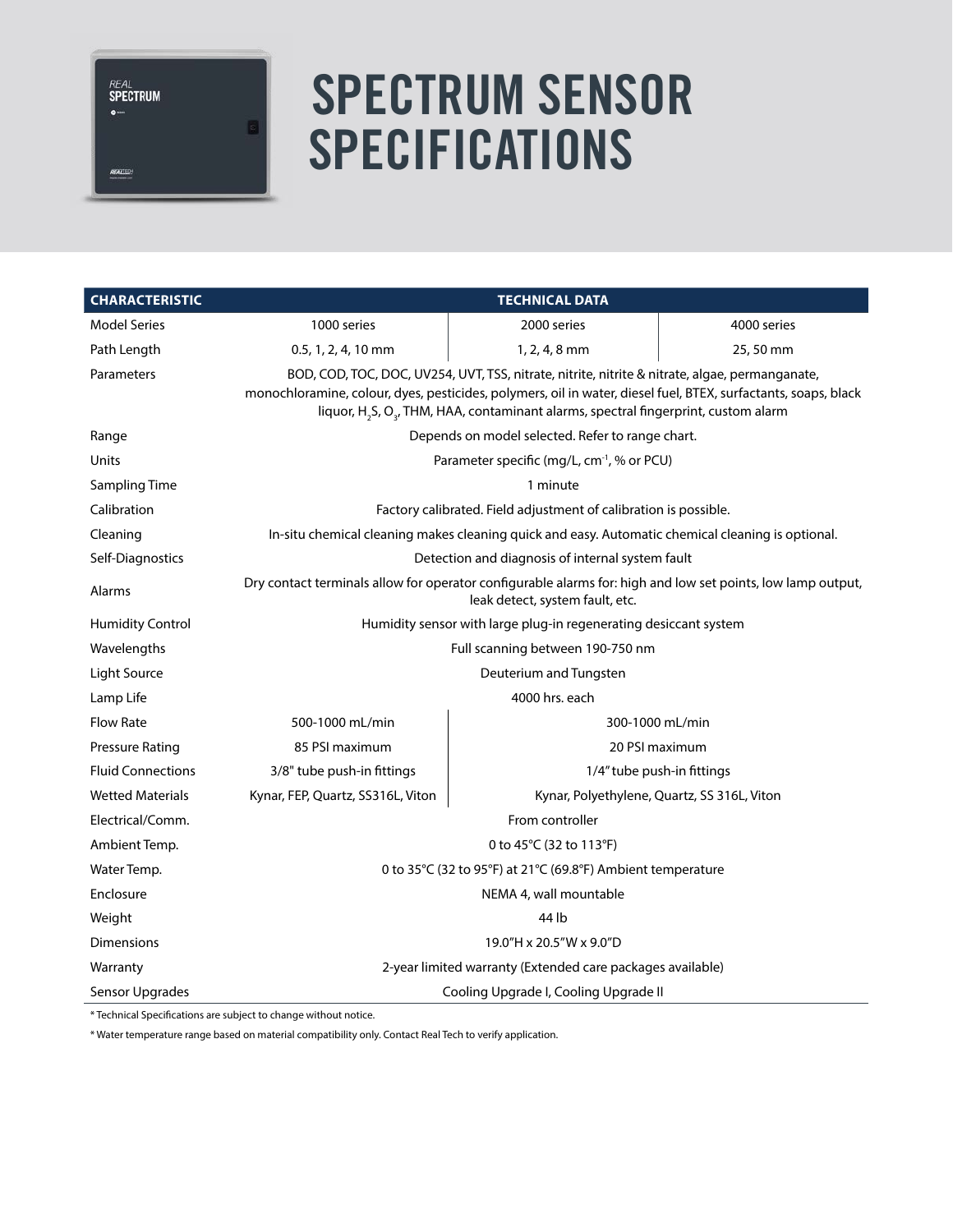### **DIMENSIONS**

The spectrum sensor is a bypass cabinet instrument installed directly on a wall, railing or system backboard. Sample is supplied to the sensor from either a pressurized source or from an open-channel using an accessory pumping system.



### **SENSOR SELECTION**

| <b>MODEL SERIES</b> | <b>DESCRIPTION</b>                                                                     |
|---------------------|----------------------------------------------------------------------------------------|
| 1000                | Ideal for closed loop, high pressure or high solids wastewater monitoring applications |
| 2000                | Ideal for general water monitoring applications                                        |
| 4000                | Ideal for high purity water monitoring applications                                    |

### **SENSOR MODELS & RANGE**

Includes UV-VIS spectrum sensor, flow cell, calibration bottle and dehumidifier. Controller and accessories sold separately.

| <b>MODEL#</b> | <b>PATH</b><br><b>LENGTH</b> | <b>BOD</b><br>(mg/L) | <b>COD</b><br>(mg/L) | <b>TOC/DOC</b><br>(mg/L) | <b>UV254</b><br>$(cm-1)$ | <b>COLOUR</b><br>(PCU) | $NO3^-N$<br>(mg/L) | NO <sub>3</sub><br>(mg/L) | $NO2^-N$<br>(mg/L) |
|---------------|------------------------------|----------------------|----------------------|--------------------------|--------------------------|------------------------|--------------------|---------------------------|--------------------|
| PL1005        | $0.5$ mm                     | $0 - 3000$           | $0 - 6000$           | $0 - 1600$               | $0 - 40$                 | $0 - 20,000$           | $0 - 100$          | $0 - 440$                 | $0 - 100$          |
| PL1010        | 1 mm                         | $0 - 1500$           | $0 - 3000$           | $0 - 800$                | $0 - 20$                 | $0 - 10,000$           | $0 - 50$           | $0 - 220$                 | $0 - 50$           |
| PL1020        | 2 mm                         | $0 - 750$            | $0 - 1500$           | $0 - 400$                | $0 - 10$                 | $0 - 5000$             | $0 - 25$           | $0 - 110$                 | $0 - 25$           |
| PL1040        | 4 mm                         | $0 - 375$            | $0 - 750$            | $0 - 200$                | $0 - 5$                  | $0 - 2500$             | $0 - 12.5$         | $0 - 55$                  | $0 - 12.5$         |
| PL1100        | $10 \text{ mm}$              | $0 - 150$            | $0 - 300$            | $0 - 80$                 | $0 - 2$                  | $0 - 1000$             | $0 - 5$            | $0 - 22$                  | $0 - 5$            |
| PL2010        | 1 mm                         | $0 - 1500$           | $0 - 3000$           | $0 - 800$                | $0 - 20$                 | $0 - 10,000$           | $0 - 50$           | $0 - 220$                 | $0 - 50$           |
| PL2020        | 2 mm                         | $0 - 750$            | $0 - 1500$           | $0 - 400$                | $0 - 10$                 | $0 - 5000$             | $0 - 25$           | $0 - 110$                 | $0 - 25$           |
| PL2040        | 4 mm                         | $0 - 375$            | $0 - 750$            | $0 - 200$                | $0 - 5$                  | $0 - 2500$             | $0 - 12.5$         | $0 - 55$                  | $0 - 12.5$         |
| PL2080        | 8 mm                         | $0 - 187$            | $0 - 375$            | $0 - 100$                | $0 - 2.5$                | $0 - 1250$             | $0 - 6.25$         | $0 - 27.5$                | $0 - 6.25$         |
| PL4025        | 25 mm                        | $0 - 60$             | $0 - 120$            | $0 - 32$                 | $0 - 0.8$                | $0 - 400$              | $0 - 2$            | $0 - 8.8$                 | $0 - 2$            |
| PL4050        | 50 mm                        | $0 - 30$             | $0 - 60$             | $0 - 16$                 | $0 - 0.4$                | $0 - 200$              | $0 - 1$            | $0 - 4.4$                 | $0 - 1$            |

\* Stated ranges are approximate, dependent on industry, site and application - contact Real Tech to confirm model selection

\* Range for algae, permanganate, dyes, pesticides, oil in water, diesel fuel, BTEX, black liquor, soaps, surfactants, H2S, O3, THM, HAA, contaminant alarms, spectral fingerprint, custom alarm are site specific, contact Real Tech for details

\* Higher maximum range possible with use of Dilution System option